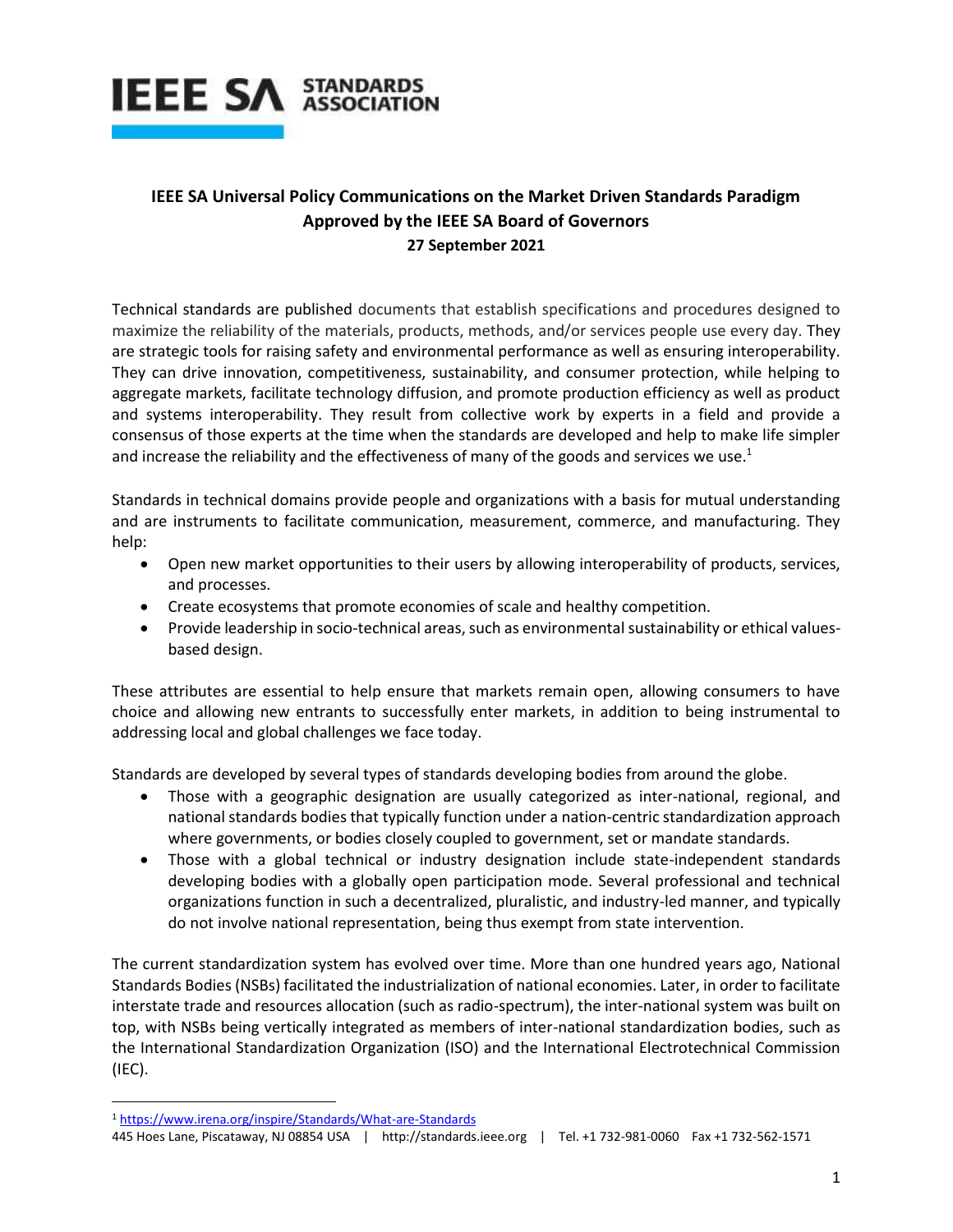

The advent of Global Standards Developing Organizations in the digital era, including IEEE, IETF and W3C, facilitated the globalization and digitization of industrialized economies through a market-driven, decentralized direct-participation model, where there are no intermediaries between the originators of a promising idea and the group of peers deciding the beginning of a best practice or standard, and where any individual or organization from any location worldwide has the ability to submit a proposal. A new kind of techno-universalism emerged, based on global democracies of technical experts and their peer dynamics. This model leverages and expands knowledge by allowing for diversity of opinions and approaches, while providing flexibility to acknowledge and address change and varying needs.<sup>2</sup>

As witnessed in the successful development and deployment of internet standards, the globally open standards approach has demonstrated agility in our ever-faster changing world. Driven by technical merit, it harnesses global creativity and expertise through bottom-up collaboration without state intervention. This approach enables the advance of cutting-edge technology and empowers the rapid economic implementation of high-value, high-demand products and services, with societal benefits. It also drives technical innovation via processes that ensure direct, open participation, and which embrace different perspectives and interests to reach common goals. It promotes the use of professional expertise and judgement that opens the door to participation in how technical issues are assessed, decided, implemented, and certified.

This global model has thus become a vital component of the international standardization ecosystem, as it:

- supports market-driven economies, where multiple and varied sources of standards meet the needs of a variety of industries and technologies;
- produces standards that are aligned with internationally recognized principles for the development of standards;<sup>3</sup>
- provides an effective framework for the commercialization and diffusion of technologies by bringing into agreement information flow;
- clarifies technical product design for interoperability of components, manufacturing, and service requirements;
- **•** establishes common rules and quality requirements;
- provides equal access to standards setting, regardless of nationality or geopolitical constraints, thus contributing to a broadly representative standardization environment, and;
- moves standardization toward open, global horizons and the creation of an environment in which companies can succeed world-wide.

This model allows for flexibility relative to the rapid pace of change we witness today, evolving and growing market and consumer needs, and has in many cases anticipated and taken the lead in addressing the serious challenges we face with respect to climate, energy, security, health and well-being. Standards produced from standards developing bodies working within this framework have thus become a key means to help create and expand markets and thus maximize benefits to society, consumers, companies, and governments.

 $\overline{\phantom{a}}$ 

<sup>2</sup> <http://globalpolicy.ieee.org/wp-content/uploads/2020/08/IEEE20014.pdf>

<sup>&</sup>lt;sup>3</sup> [https://www.wto.org/english/tratop\\_e/tbt\\_e/principles\\_standards\\_tbt\\_e.htm](https://www.wto.org/english/tratop_e/tbt_e/principles_standards_tbt_e.htm)

<sup>445</sup> Hoes Lane, Piscataway, NJ 08854 USA | http://standards.ieee.org | Tel. +1 732-981-0060 Fax +1 732-562-1571